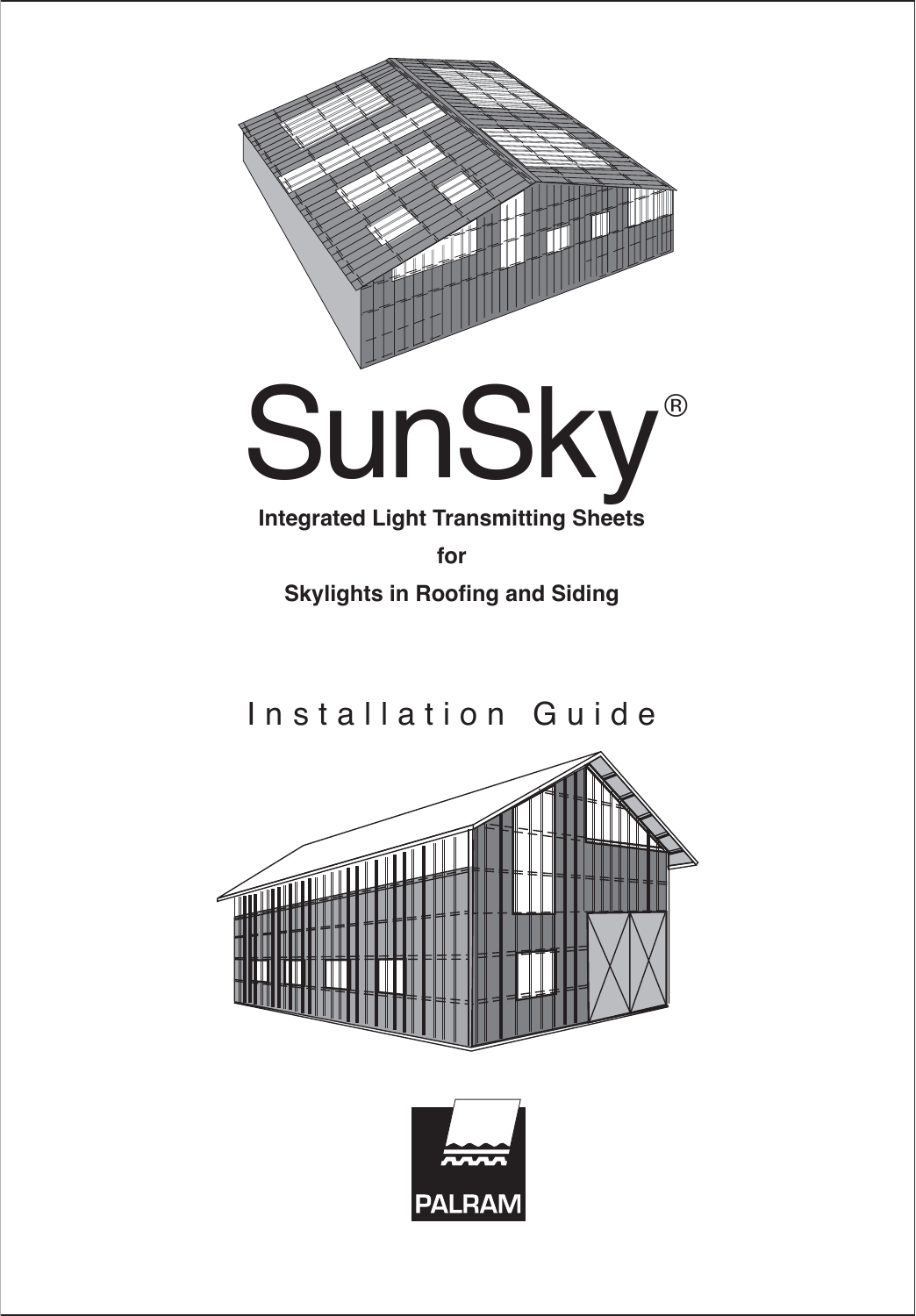

| A. Introduction                                 | 3  |
|-------------------------------------------------|----|
| B. Transportation, Handling & Storage           | 4  |
| C. Chemical Resistance and Fire Hazard Comments | 4  |
| D. Profile Matching                             | 5  |
| E. Sawing, Cutting & Drilling                   | 5  |
| F. Safety Measures                              | 6  |
| G. Panel Orientation                            | 6  |
| <b>H.</b> General Indications for Installation  | 6  |
| <b>L. Installation Comments</b>                 | 9  |
| J. Fastening & Sealing                          | 10 |
| K. End/Weather Lap Installation                 | 13 |
| L. Options for Installation                     | 15 |
| M. Important Installation Notes                 | 18 |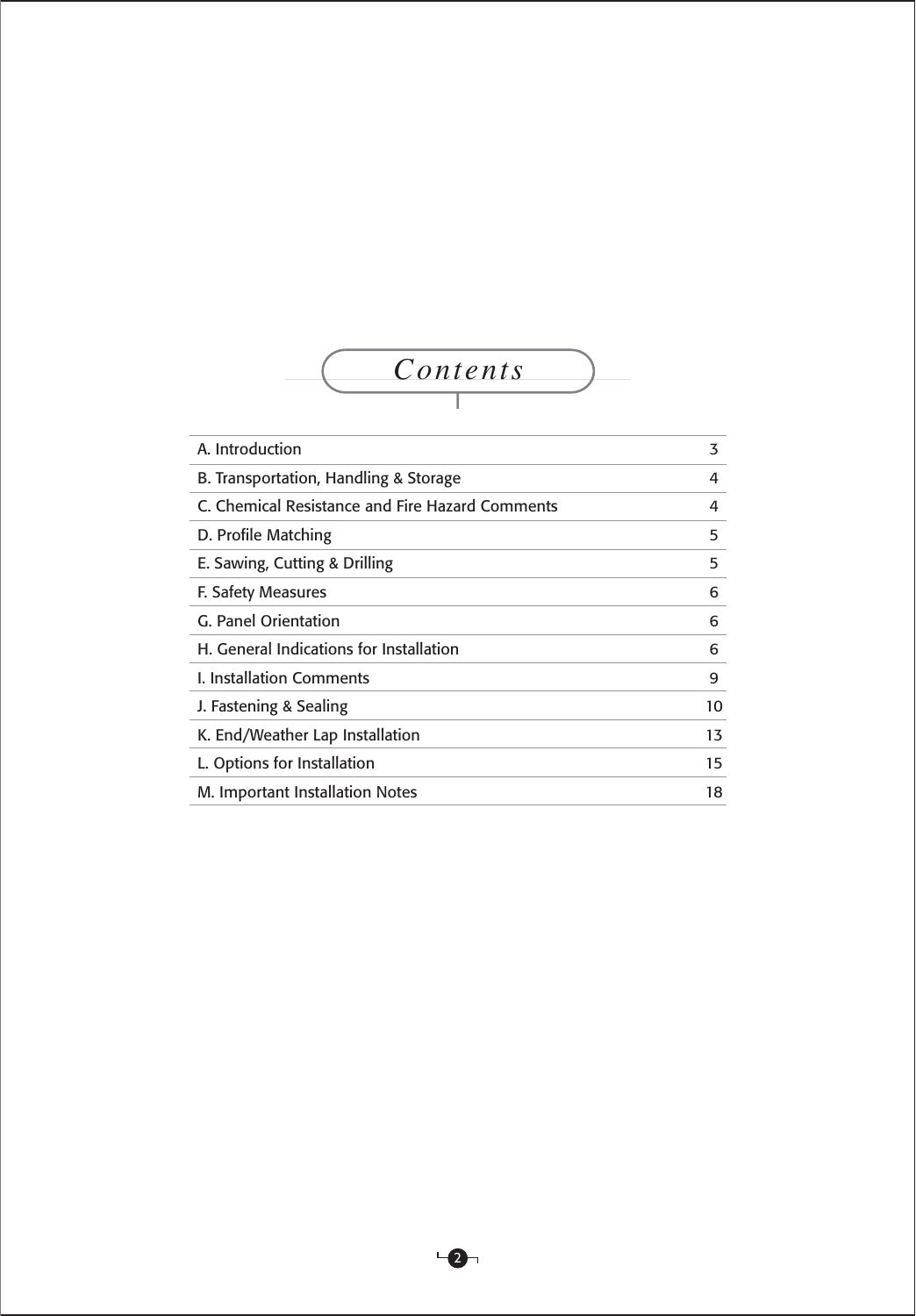



# **A. Introduction:**

SunSky is a top grade light-transmitting, corrugated polycarbonate panel designed to integrate with the major types of metal roofing and siding panels intended for single or multi-panel run skylights or sidelights in roofs and walls of metal-cladded structures.

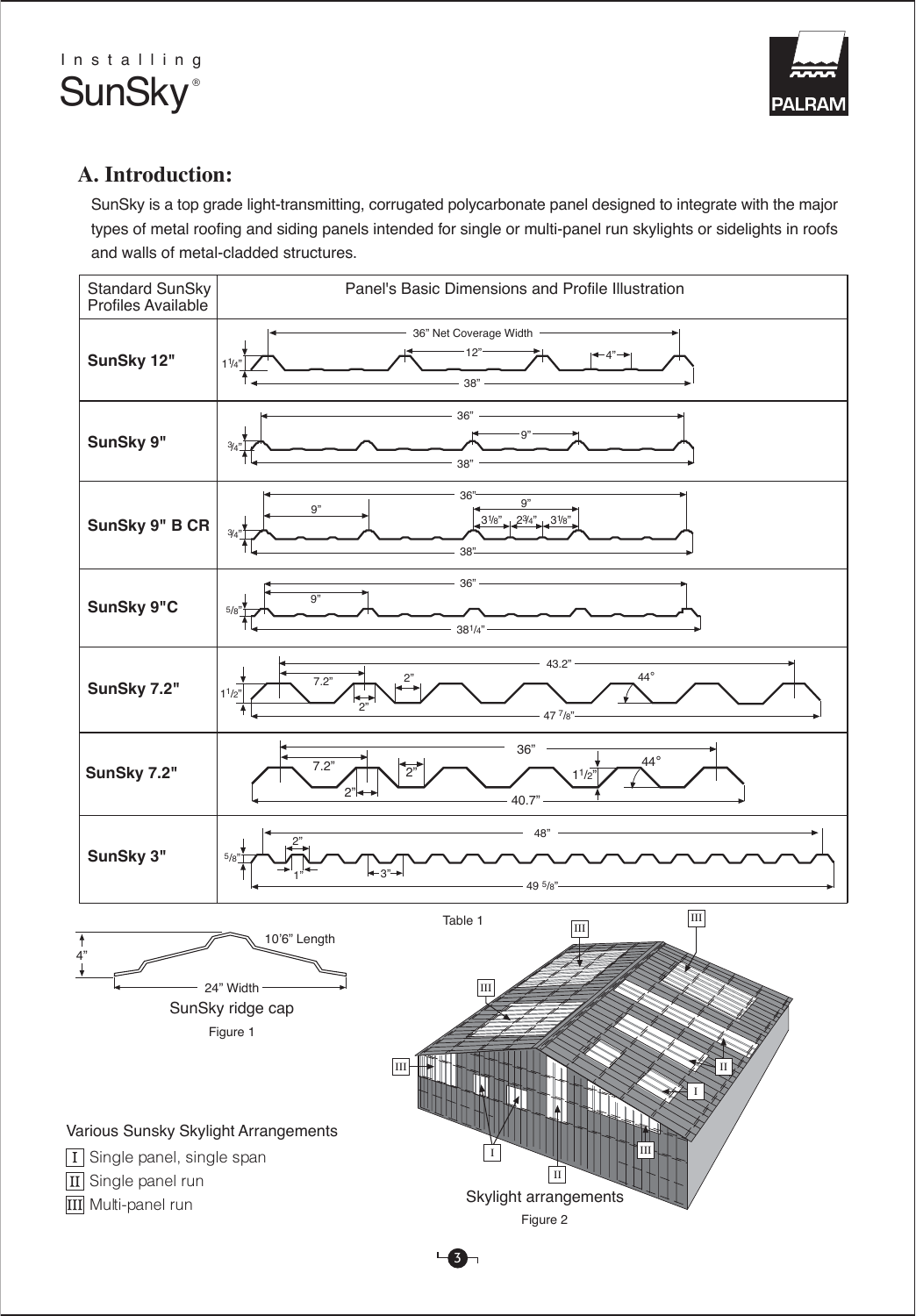



# **B . Transportation, Handling & Storage:**

**1.** Transport and store SunSky panels horizontally, on flat, sturdy pallets, equal or longer than the longest panels. Short panels should be stacked on top of longer ones. The panels should be secured and fastened to the pallet during transportation.



Storage of panels

- **2.** Store SunSky panels in a cool and shaded place, out of direct sunlight. Avoid covering the stack of panels with dark or heat-absorbing materials or objects, to prevent solar heat buildup.
- **3.** When necessary to store panels outdoors, cover the stack with a white opaque polyethylene sheet, corrugated cardboard or other materials that do not absorb or conduct heat. Verify that the entire stack is covered.
- **4.** SunSky panels are tough, requiring no special care. Nevertheless, we recommend some cautionary steps:
	- Avoid stepping on or driving over the panel while on the ground, or folding it during handling and installation.
- Avoid dragging the panel on the ground, scraping it against the structural elements or any other sharp or rough objects, to prevent it from getting scratched.

# **C. Chemical Resistance and Fire Hazard Comments:**

**1.** SunSky panels are resistant to a variety of chemicals and exhibit limited resistance to a second group of chemicals. A third group of chemicals may attack and damage the panel. Degree & severity of damage depends upon chemical type and duration of exposure.

Consult the Chemical Resistance Table in the full brochure. When in doubt, consult the Suntuf Inc. Technical Support Department or your distributor.

**2.** SunSky panels will melt down at approximately 400<sup>0</sup> F, generating vent openings for smoke release in the event of fire.

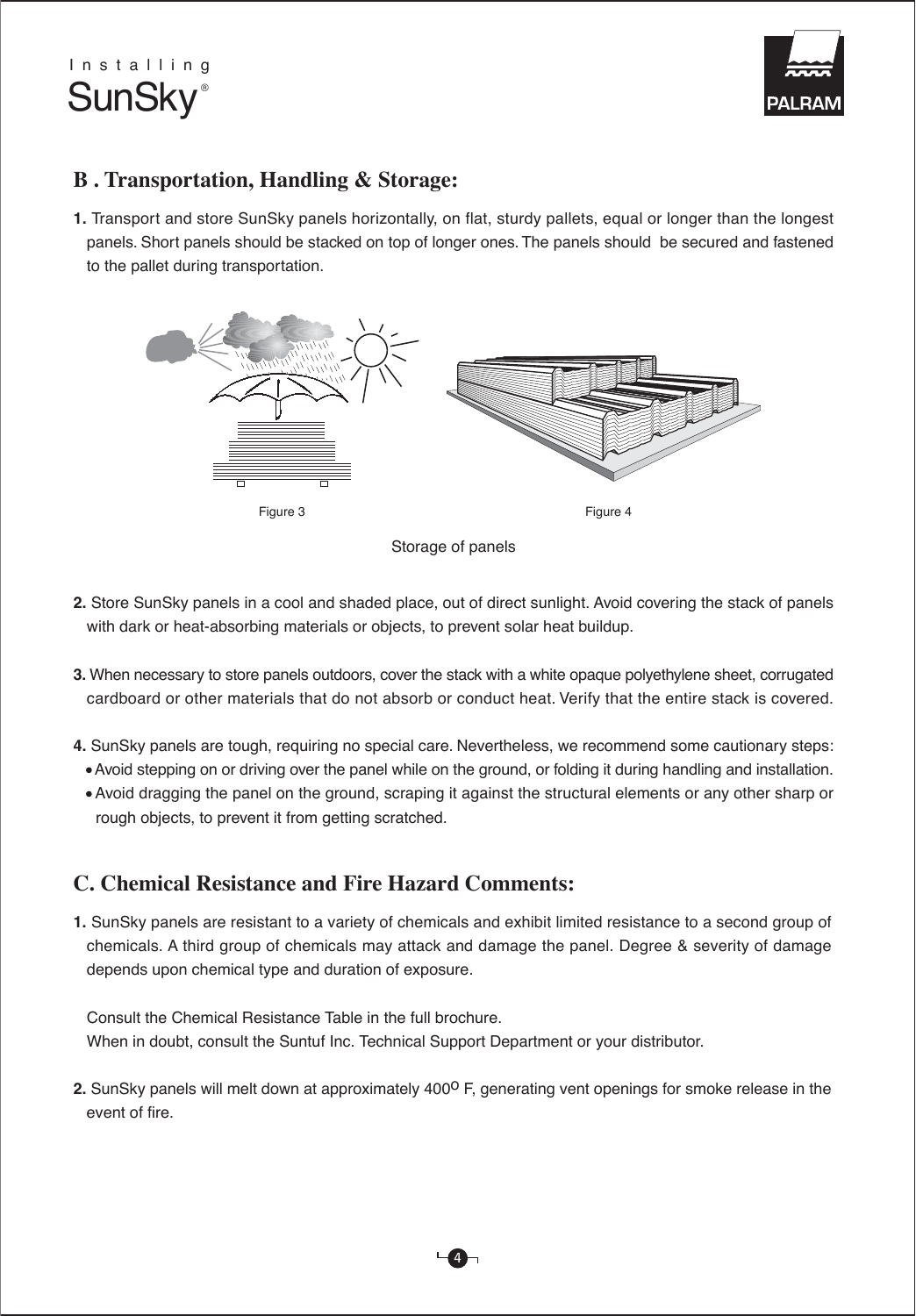



# **D. Profile Matching:**

- **1.** SunSky profiles were designed to closely match commonly used metal profiles. These profiles, produced by a few major US suppliers, are manufactured with 5 and 4 main corrugations of 9 in. and 12 in. pitch respectively, with two minor corrugations in between. Other panels, appearing to be similar, differ in small but important details and an exact match may be difficult.
- **2.** SunSky 12" profile will not fit closely over or under the older R-Panel, produced with one central minor corrugation.
- **3.** Slight detail differences such as corrugation height, slant, wave distance etc. will hinder exact matching of such a panel with a SunSky profile. This may lead to insufficient sealing, water leakage and forced installation, putting undue stresses on the SunSky panel while trying to adapt it to an "almost similar" metal profile. **Undue stress may lead to premature failure and void any and all warranties.**

A careful comparison will disclose whether a standard SunSky panel matches your metal profile. In case of a mismatch, a customized SunSky profile may be produced to fit specific requirements, subject to a minimum quantity order.

# **E. Sawing, Cutting & Drilling:**

**1.** SunSky panels can be cut or sawed by manual or power tools. A bench/table circular saw is best for straight long cuts. For better results cut a few panels together. Portable circular saws are suitable for on-site straight cuts. A jigsaw is used for cutting a limited length of irregular or curved lines.

Hand tools such as handsaw, metal shears or hand-held cutting knives can be used for localized, limited work.

- **2. Sawing** is done with hardwood saw blades with small teeth, or special blades for plastics, spinning at high speeds, with a slow feed rate. Panels should be clamped during sawing, to avoid vibrations. Avoid intersecting cuts. Drill a hole at intersection point, then cut the panel up to the hole.
- **3. Drilling** is done using a power drill, with regular high-speed steel bits intended for metal, rotating at about 1,000 RPM. Better results with SunSky are acheived using bits ground to shallower tip angle than for metal. Clamp the drilled panel down to avoid vibrations or movement during operation.
- **4.** Keep the cut area clean. Blow away saw dust and drilling swarf with compressed air.



Figure 5 Sawing the panels



Drilling the panels Figure 6

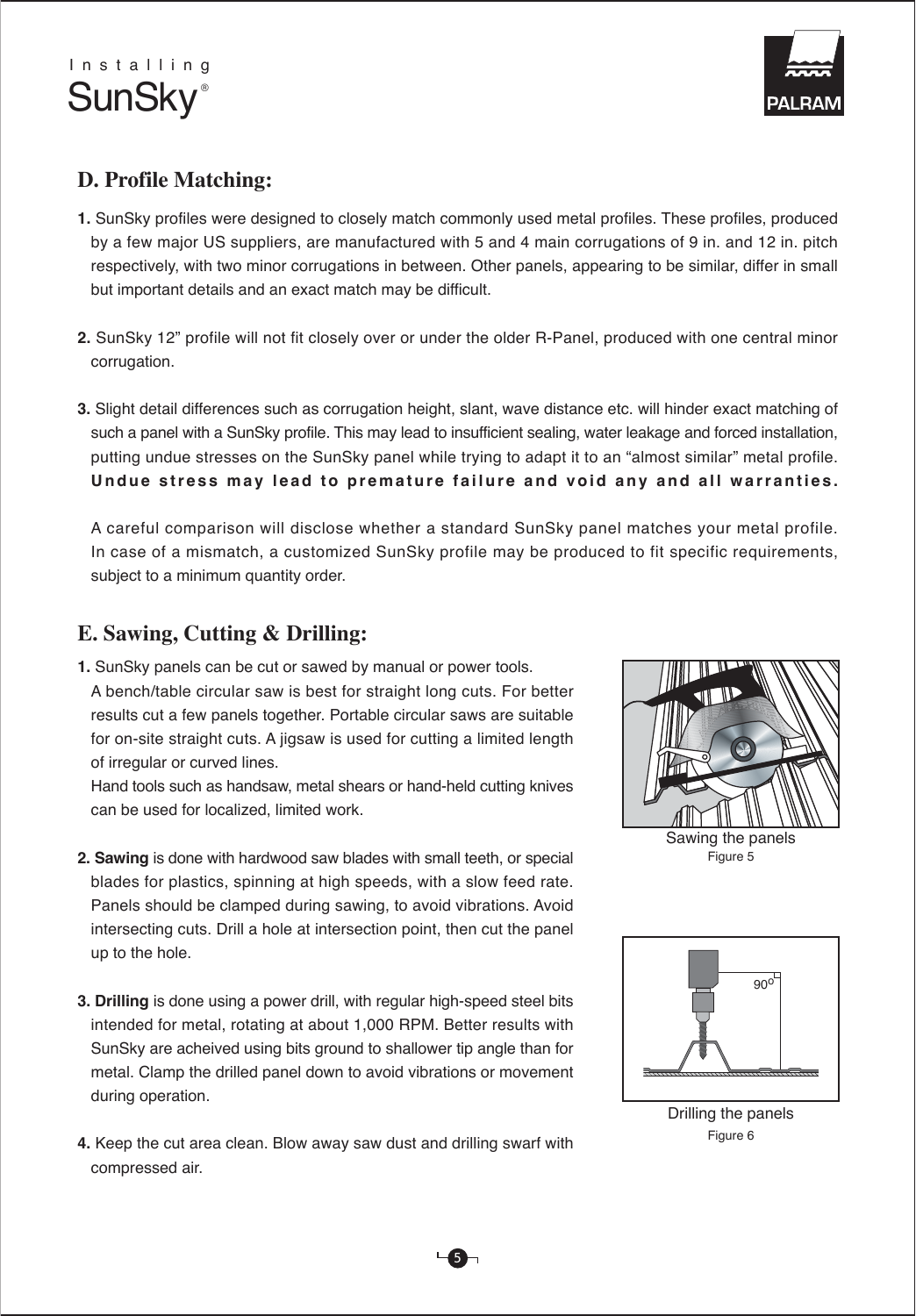



# **F. Safety Measures (during installation and afterwards):**

- **1.** Use ladders, crawling boards and other safety equipment required for safe installation. Use all safety measures required according to local safety regulations.
- **2.** Don't step on installed panels between the purlins for fear of falling and other severe bodily harm.
- **3.** Never leave SunSky panels unattended on the roof until all the required fasteners have been appropriately installed or the panels secured to the supporting structure.

# **G. Panel Orientation:**

- **1.** SunSky's exterior surface is UV resistant, indicated by labeled strips on protected side. Install the panel with the labeled side out. The protected side is up when panel edges are both pointing down.
- **2.** Installation Direction: For multi-panel runs, begin installation of SunSky on the side away from wind and rain direction.

# **H. General Indications for Installation:**

#### **1. Roof Pitch:**

SunSky performs best when installed at pitch rates of 10 percent (1in. to 10 in. slope or 5.7 $^{\circ}$ ) or more. When installed at a lower pitch, additional sealing should be applied to insure weather resistance. We recommend SunSky installation above 5% pitch rate.



**Warning! Do not step on the panels between the purlins!** Figure 7





- **2.** Load Rating and Maximum Recommended Distance (Typical profile variations are considered the same): The depicted distances refer to a single panel, single span installation on surrounding supportive compatible metal cladding.
- **2.1.** Load Rating Values: Sunsky panels load rating will vary according to panels' arrangement and existing or designed spans, as mentioned above.
- **2.2.** Deflection vs. Load: The graphs below depict test results of SunSky 9" panels used as skylights integrated in roofs & walls. Tests were performed according to "ICBO Evaluation Service Acceptance Criteria, AC 16 Plastic Skylights". SunSky panels tested showed no mechanical failure or damage at the end of any of the tests.

Graphs depict deflection under load, at varied spans, of a 3 span, single- & multi-panel run.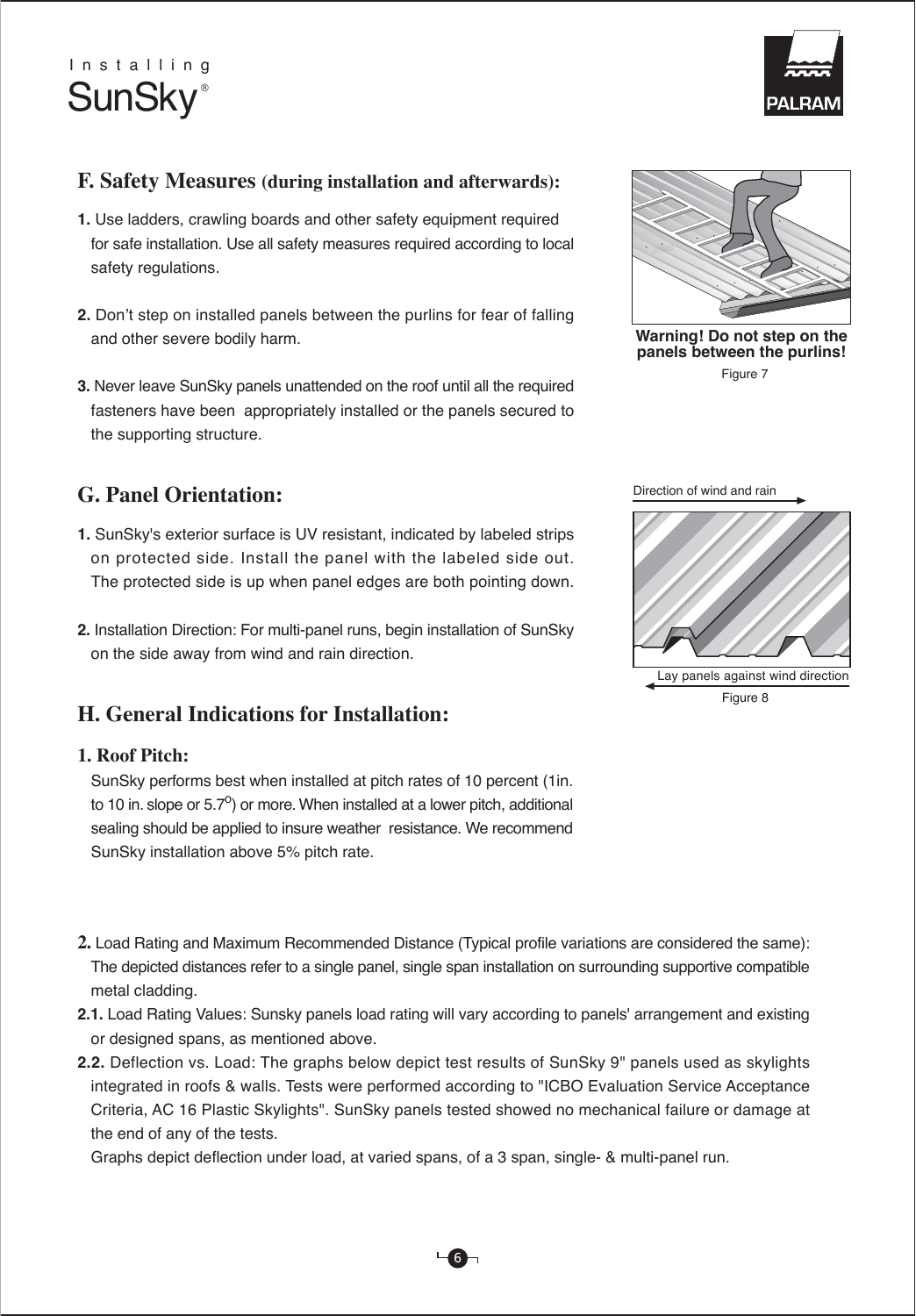



|                                | Thickness |                               |                                   |    |    |    |    |     |        |
|--------------------------------|-----------|-------------------------------|-----------------------------------|----|----|----|----|-----|--------|
| Panel Type                     |           |                               | Support Distance under Load (in.) |    |    |    |    |     |        |
|                                |           | Uniform Wind/ Snow Load (psf) |                                   |    |    |    |    |     |        |
|                                | in.       | mm                            | 10                                | 15 | 20 | 25 | 30 | 40  | 50     |
| SunSky 9"                      | 1/32      | 0.8                           | 34                                | 30 | 26 | 22 | 18 | NA* | NA*    |
|                                | 5/128     | 1.0                           | 38                                | 34 | 30 | 26 | 22 | 14  | $NA^*$ |
| SunSky 12"                     | 1/32      | 0.8                           | 44                                | 40 | 36 | 32 | 24 | 16  | $NA^*$ |
|                                | 5/128     | 1.0                           | 47                                | 43 | 39 | 35 | 29 | 20  | 14     |
|                                | 1/16      | 1.5                           | 55                                | 51 | 47 | 42 | 36 | 28  | 20     |
| SunSky 3" Greca                | 1/32      | 0.8                           | 39                                | 35 | 31 | 27 | 23 | 15  | $NA^*$ |
| SunSky 7.2"                    | 5/128     | 0.8                           | 57                                | 53 | 50 | 47 | 43 | 36  | 28     |
|                                | 1/16      | 1.0                           | 62                                | 59 | 55 | 51 | 48 | 42  | 32     |
|                                | 1/32      | 1.5                           | 65                                | 63 | 59 | 55 | 52 | 47  | 39     |
| *NA: Not applicable<br>Table 2 |           |                               |                                   |    |    |    |    |     |        |

Maximum Recommended Skyflight Support Distance under Specified Loads Single Panel, Single Span (SPSS) Installation

\*NA: Not applicable

#### **Notes:**

a. Two-span and edge-span of multi-span (3 or more) installations can be increased by 10%. b. Mid-spans of multi-span installations can be increased by 15%.

SunSky 7.2" Maximum Recommended Support Distance under Specified Loads Multi-Panel, Single Span (MPSS) Installation

| Thickness |     | Support Distance under Load (in.) |    |    |    |    |    |  |  |
|-----------|-----|-----------------------------------|----|----|----|----|----|--|--|
|           |     | Uniform wind/snow Load (psf)      |    |    |    |    |    |  |  |
| in.       | mm  | 10                                | 20 | 30 | 40 | 50 | 60 |  |  |
| 5/128     | 1.0 | 66                                | 58 | 50 | 42 | 37 | 31 |  |  |
| 3/64      | 1.2 | 71                                | 63 | 55 | 48 | 41 | 35 |  |  |
| 1/16      | 1.5 | 74                                | 67 | 60 | 54 | 45 | 39 |  |  |

#### **Notes:**

- 1. In-between loads/support distances: To be arrived at by interpolation. Example: 36" span-approx. 45 psf load with 5/128" thick panel.
	- 48" span-approx. 35 psf load with 3/64" thick panel
	- 60" span-approx. 25 psf load with 1/16" thick panel etc. …
- 2. Depicted Distance: Mid-field spans.
- 3. Sidings: 10% larger spans than depicted. Edge spans: 85% of pertinent mid-span.
- Single-span: 80% of pertinent mid-span. 4. Max. Deflection: 1/20 (5%) of pertinent span.
- Accepted rate for virtually all plastic panels.

Table 3

#### **Uniform load diagram Multi-panel runs for roofing and siding**

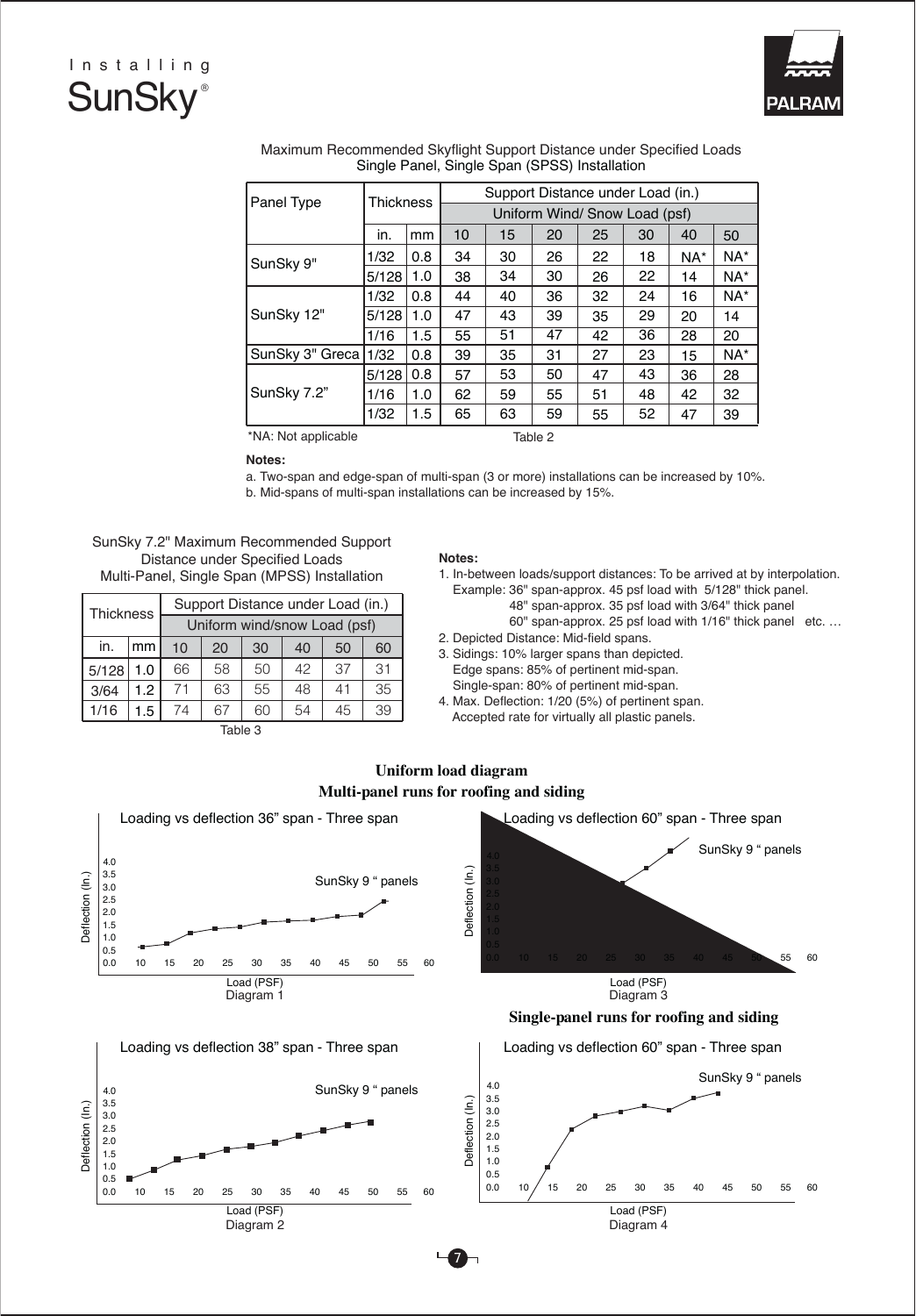



### **3. Uplift Testing:**

SunSky corrugated polycarbonate panels meet Uplift Test Criteria specified in UL 580 Test for Uplift Resistance of Roof Assemblies (UL Class 90).

### **Test Description**

**Roof Covering:** Corrugated polycarbonate roof panels with 9 inch spaced corrugations. The tested material comes in 0.032" thick x 38" width and 12 feet long.

**Fastener:** #12 - 14 x 11/4" Type 2 Structural Drilling Fastener, carbon steel, zinc plate with 3/4" O. D. heavy EPDM/galvanized washer.

#### **Uplift Test Results**

A buckled hip was visible during the test. The fasteners were in place and no cracks or breaks were found in the SunSky panels. The test assembly withstood all phase of test for Class 90. The roof assembly described in this report met the uplift test criteria specified in UL 580 - Test for Uplift Resistance of Roof Assemblies.



#### **Note:**

The buckled hip returned to the original shape after testing with no panel damage or permanent deformation.

### **4. Purlin & Girt Spacing:**

(according to ICBO Evaluation Acceptance criteria, p. 3). Purlin and girt spacing are usually dictated by overall design and engineering calculations along which the whole structure is constructed. SunSky panels are installed at the same purlin/girt spacing as the rest of the metal panels in the structure.

Verify that the installed SunSky panels will remain within the uniform load-supporting limits of deflections as observed by the Evaluation Acceptance tests (see the "Uniform Load" diagrams and "Uplift" paragraphs).

In case purlin/girt spacing of the metal cladded structure surpass the values depicted in the tables by a significant margin (especially in multi-panel runs), a secondary support system, based on data in the above mentioned tables, should be prepared for the SunSky skylight or sidelight. When designed spacing is marginally larger, on site environmental conditions should be considered and acted upon.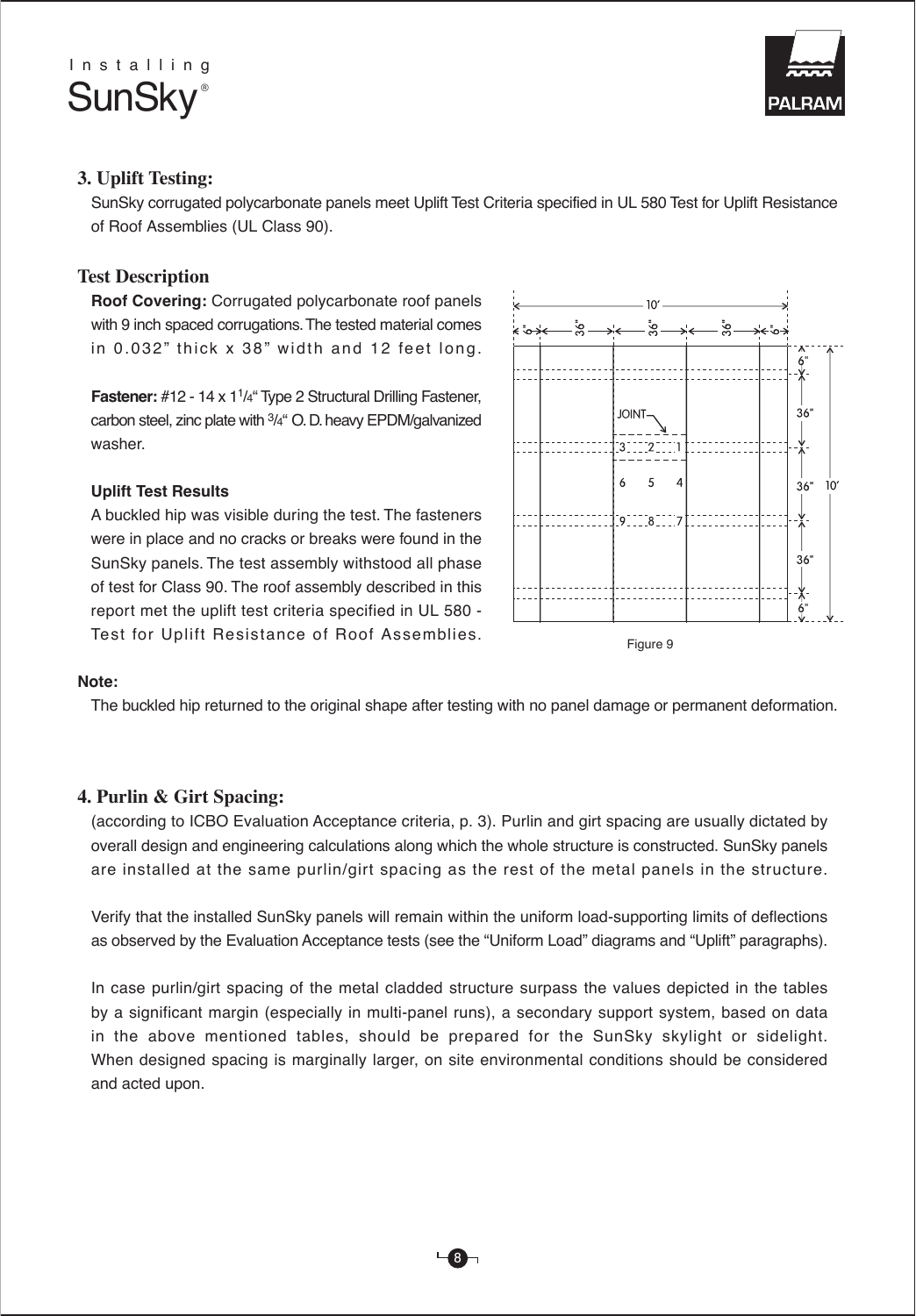

# **I. Installation Comments** (Roofing & Siding):

#### **1. Single Panel Run Installation:**

The length (long side) outermost crests of a SunSky panel should lap over matching adjacent crests of metal panels on both sides.

### **2. Multi-Panel Run Installation:**

The middle SunSky panels should be installed with the regular under/over length overlap (the short crest edge on top of a longer one). The outermost SunSky panels on both length sides will lap over the adjacent matching metal panels, as in a single panel run, unless designed otherwise.

#### **Attention!**

Wehenever the extreme side-laps of a SkyLite or SideLite side-laps are installed on top of the adjoining metal panels, the overlapping metal panel(s) above the opening should also be installed the same.

### **3. Framed Independent SideLite Installation:**

An installation method for sidelights, requiring framing for the apertures in the siding. Frame details enable installation of any SunSky profile, independent of the surrounding wall cladding.

Aluminum profiles framing is very suitable. Relatively inexpesive, comes in huge variety (easy to produce to special order, at a reasonable cost, if required) and quite easy to work on.

Fabricated zinc plated, painted or stainless sheet- steel are possible options, moderately priced and easy to fabricate. Wood framing is also possible, especially for small scale and DIY jobs, requiring simple everyday tools, and (when simply designed) easy to work on.

### **4. Side-lap Support:**

At side-laps where the SunSky edge corrugation have to be installed under the corrugation of the adjoining metal panel, or in SunSky on SunSky side-laps (multi-panel runs) length support profiles, of metal or wood, are recommended. Such length supports ensures better side seal and rigid installation. (Fig. 20, 38)

9

Support details should suit the Sunsky profile used.

**SkyLites SunSky in roofing:**



Figure 11 Multi panel run

**SideLites SunSky in sidings:**



Single-span, single-panel SideLite depiction Figure 12



Multi-span, multi-panel framed SideLite Figure 13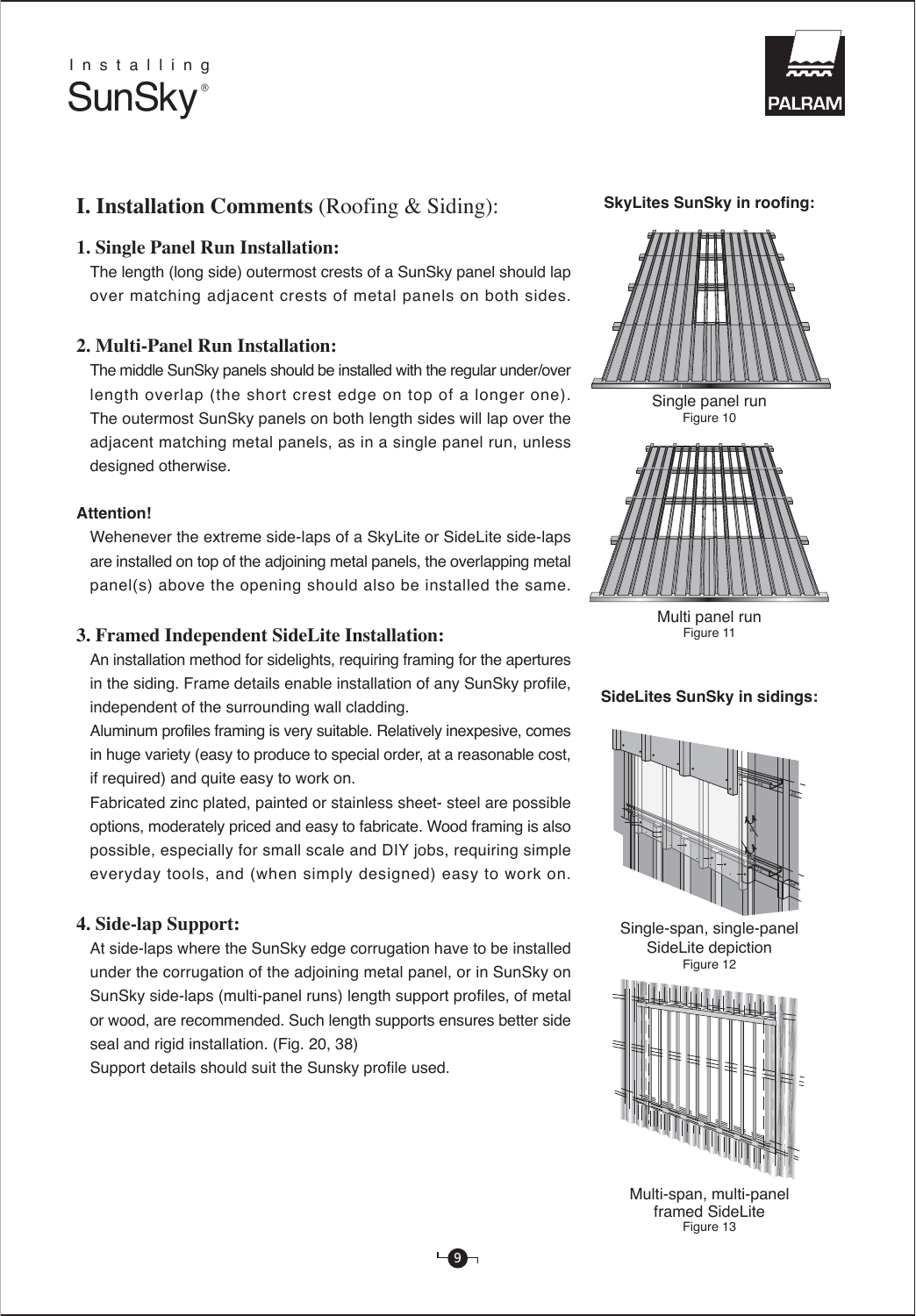

# **J. Fastening & Sealing:**

#### **1. Following recommendations:**

Use of recommended fasteners and washers, along with careful execution according to the installation instructions is essential for full performance values of installed SunSky.

**2.** Graphic depiction of SunSky Fasteners Positioning at Side-Laps, Supports & End-Laps:



#### **3. Recommended washers & fasteners:**

#### **Fasteners, stitching fasteners, washer/gaskets:**

| <b>SideLite Type</b> | <b>Crest Installation</b> (at sidelaps) |                   | <b>Valley Installation</b>       | <b>Stitching</b> |                   |
|----------------------|-----------------------------------------|-------------------|----------------------------------|------------------|-------------------|
| Structure Type       | Wood<br>Steel                           |                   | Steel                            | Wood             | All               |
| SunSky 9"            |                                         | Not used          | SDS# 12-14x1"                    | STS# 12-14x11/2" | STS# 12-14 x 3/4" |
| Washer/Gasket        |                                         | Not used          | <b>CWG</b>                       | BWG (on side)    |                   |
| SunSky 12"           | SDS# 12-14x21/2"                        | TS# 12-14 x 3"    | SDS# 12-14x1"                    | TS# 12-14x11/2"  | STS# 12-14 x 3/4" |
| Washer/Gasket        |                                         | <b>BWG</b>        | <b>CWG</b>                       | <b>BWG</b>       |                   |
| SunSky Greca 3"      | SDS# 12-14x11/2"                        | TS# 12-14 x 2"    | TS# 12-14x11/2"<br>SDS# 12-14x1" |                  | STS# 12-14 x 3/4" |
| Washer/Gasket        |                                         | <b>BWG</b>        | <b>BWG</b>                       | <b>BWG</b>       |                   |
| SunSky 7.2"          | SDS# 12-14x3"                           | TS# 12-14 x 31/2" | SDS# 12-14x1"                    | TS# 12-14x11/2"  | STS# 12-14 x 3/4" |
| Washer/Gasket        |                                         | <b>CWG</b>        | <b>CWG</b>                       | <b>BWG</b>       |                   |

Table 4

#### **Notes:**

a. **SDS** - Self-Drilling Screw (for installation on steel structures), **TS** - Milled-point Timber- Screw (for installation on wooden structures) ,

**STS** - Gimlet point Self-Tapping Screw (stitching sheetmetal panels & SunSky profiles).

b. **BWG** - Suntuf Special 3/4" Bonded Washer/Gasket. **CWG** - Suntuf Special 1" Combined Washer/Gasket <sup>3/4"</sup> (19 mm) Washer/gasket 1" (25 mm) Washer/gasket





<sup>3/4&</sup>quot; (19 mm) Washer/gasket BWG Figure 15

CWG Figure 16

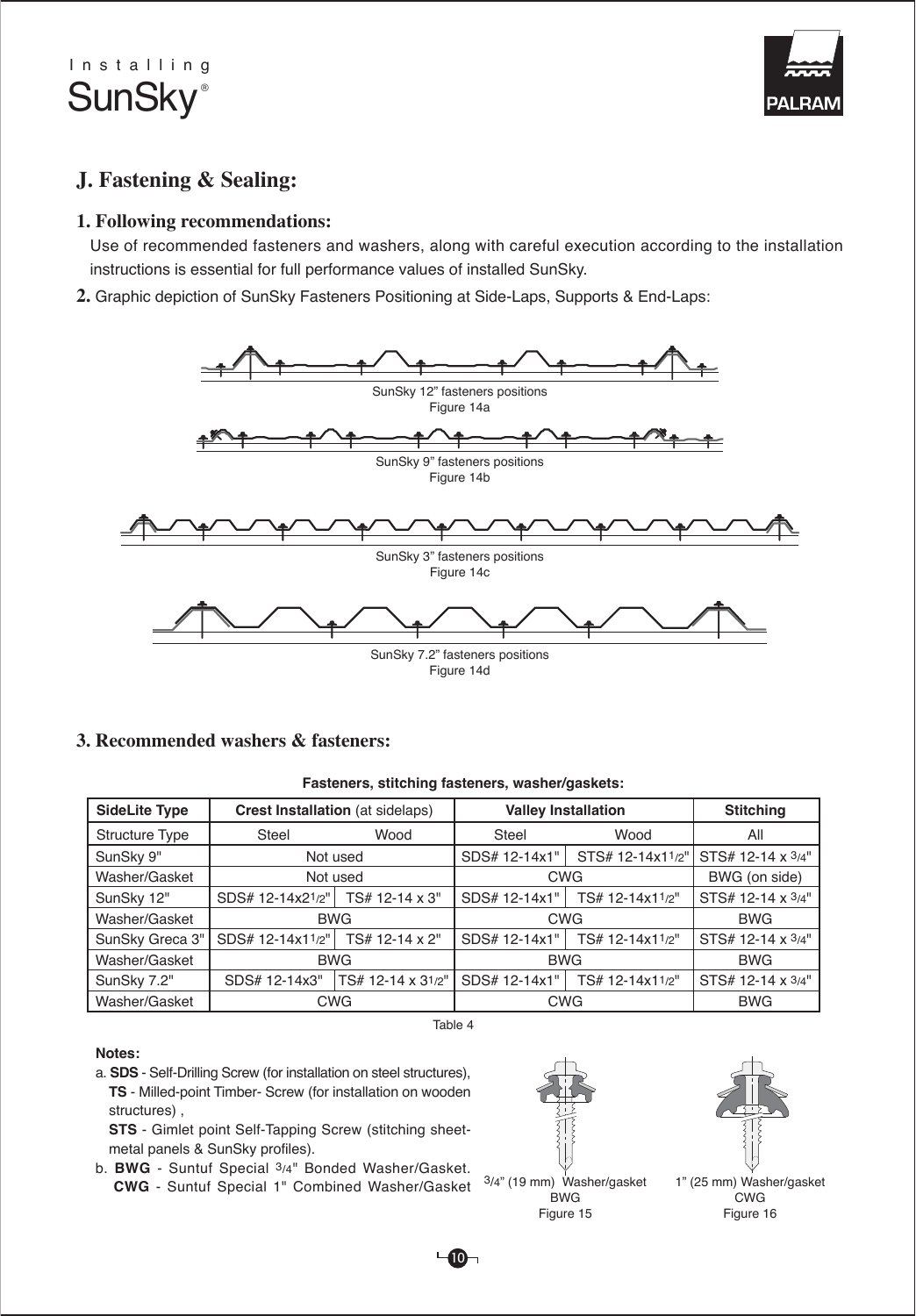



#### **4. Suntuf Washer/ Gasket Combinations:**

- **a. Small** 3/4" Special Bonded Washer/ Gasket (BWG)- conical metal washer (zinc-plated/ aluminum/ stainless steel), with bonded shaped EPDM gasket - see Figure 15)
- **b. Large** 1" Special Combined Washer/ Gasket (CWG)- conical metal washer (zinc-plated/ aluminum/ stainless steel), with attached dome-shaped, contoured EPDM gasket - see Figure 16)

#### **Important Note!**

Suntuf Washer/ Gaskets were chosen after careful checks and tests. Shaped gaskets seal the fasteners' holes & heads well without excessive pressure on the SunSky panel. Limited thermal expansion is possible and compatibility with polycarbonate assured.

**Regular Washer/ Gaskets for metal panels apply excessive pressure, are inadequate for SunSky sealing, and cause undue internal stresses in the panel. The stresses result in crazing, fractures, and eventual failure.**

### **5. Installation & Fastening Tips:**

**a.** Drive fasteners perpendicular to SunSky face. Tighten moderately, by hand or with an adjustable torque power screwdriver. Avoid distortion of washer/ gasket and panel. (See fastener positioning details - Figure 17)



- **b.** We recommend starting installation from the bottom up, on one side, and work to the left or right accordingly. **Never start working from both ends to the middle.** Always lap the top panel over the lower one.
- **c.** Keep panel straight, flush and taut during installation.
- **d.** Side-Lap Support: At a side-lap of metal on SunSky or two SunSky panels (multi-panel installation) a lengthwise wood or steel support bar may be required for satisfactory stitching.

#### **e. Fastening Details** (Schematic):

- 1) SunSky panel
- 2) Adjoining metal panel
- 3) Valley fastener, with CWG
- Metal crest/ valley fastener 4
- Side-lap fastener & BWG 5
- 7) Side-lap stitching fastener & BWG Figure 6a
- 8) Butyl-rubber sealing strip
- (10) Optional side-lap support bar

#### **f. Fasteners Positioning Comments:**

- 1) Generally valley fasteners should be install at the top & bottom edges, and at end-laps of SunSky panels, as shown in Figures 14a-14d .
- 2) In multi-panel runs fasteners number could be reduced at mid-purlins, unless conditions demand otherwise. The remaining fasteners should be evenly positioned adjoining main corrugations of the specific panel.
- 3) Stitching screws should be distributed 12-16" apart, at least 2-3 screws at each side-lap.



Correct Oblique Over Tightening Right & wrong fastener insertion Figure 17



Mid-span stitching screws Figure 21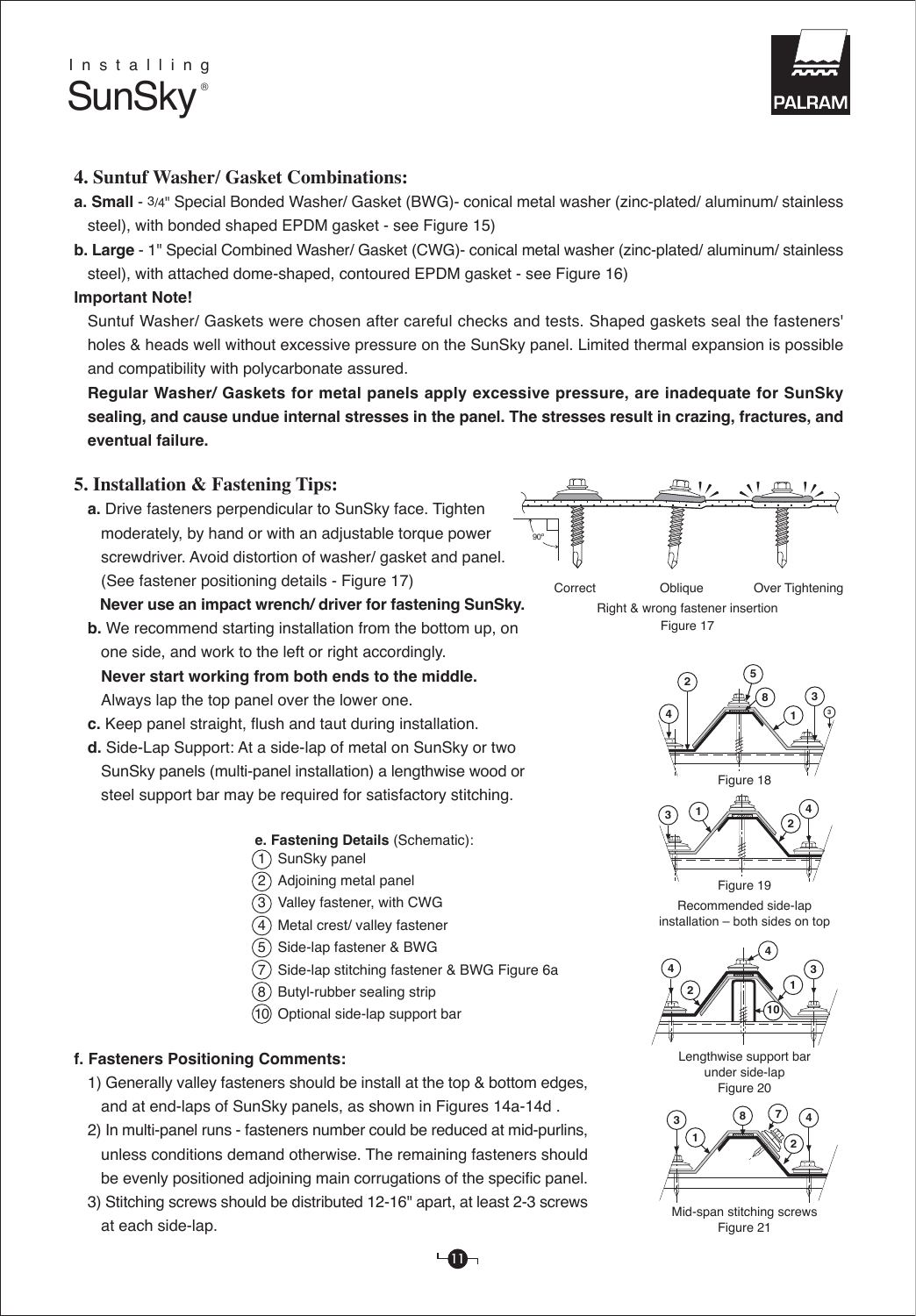

# **6. Sealing SunSky:**

**a. XPE** (expanded cross-linked polyethylene) **Self-Adhesive Sealing Strips:** Resilient, closed cells, self adhesive foamed-polyethylene, in long flat strips, to be applied at sides & end-laps, on top of the overlapped area.

 Cross-section dimensions may vary according to specific requirements. A typical one is 3⁄4" (20.0 mm) width, 3/16" (5.0 mm) thickness. comes with pressure sensitive adhesive on one side, protected by silicone paper.

### **b. Butyl-Rubber Sealing Strips:**

- **b.** Elastomeric sealing strips, 2/32"-1/8" thick, 3/8"-1/2" wide, To be applied at side & end-laps, on top of the overlapped area.
- **c. Install as follows:** (See Figures 18-21, 23-25 page 13)
- Remove bottom protective paper strip progressively, as installation advances. Apply carefully by hand.
- **Single seal end-lap:** Apply along fasteners' centerline at the end lap, following the profile shape.
- **Double seal end-lap:** Apply above and below fasteners' centerline at end-lap, following the profile shape.
- **Single seal side-lap:** Apply on top of overlapped side corrugations centerline-metal or SunSky.
- **With butyl-rubber strips only:** Remove top protective paper strip before laying the overlapping panel.
- Lay the edge of lapping panel and apply moderate hand pressure on the top panel along the side corrugation, to assure good fitting and/or even seal/bond.
- **d. Top & Bottom Contoured End Closures:**

Top or bottom matching closure strips close the clearance above or below the panel and its corrugations. Install as follows:

**• Installation practice:** Place the closure strip at the top or bottom

edge fasteners' centerline, and insert the fasteners through said strip so it will be held firmly in place. A few dabs of silicone could hold the strip temporarily in place until the top panel is laid and screws are inserted. (Figures 26a,b, 27a,b, 30)

**• Location A:** Where SunSky runs reach the top or bottom of roof or wall edges, or at the roof ridge, the space left between the panel's profile and the purlin- or girt- should be closed and sealed with a contoured foam- polyethylene (XPE) closure strip matching the panel profile.

• **Location B:** Where SunSky runs reach a top trim or a flat ridge-cap a top closure strip should be used at the top edge above the panel.

• Alternative option: Contoured end- closure may also be made of wood, when it's worthwhile.

# **e. Silicone Sealants:**

- 1) We strongly recommend the use of Suntuf SunSeal brand approved silicone sealant, and other tested and approved sealing, bonding and adhesives materials that may be required.
- 2) Other silicone sealants or other sealing, bonding or adhesives materials should be referred to Suntuf Inc. or its distributor for evaluation and approval before use.

**Unapproved sealants, adhesives or bonding materials may be found ineffectual and incompatible, can chemically attack the panels, originate failure and revoke any and all guaranties.**

Top closure Bottom closure Figure 22a Top & bottom end closures (SunSky 12")



Silicone sealant Figure 22b

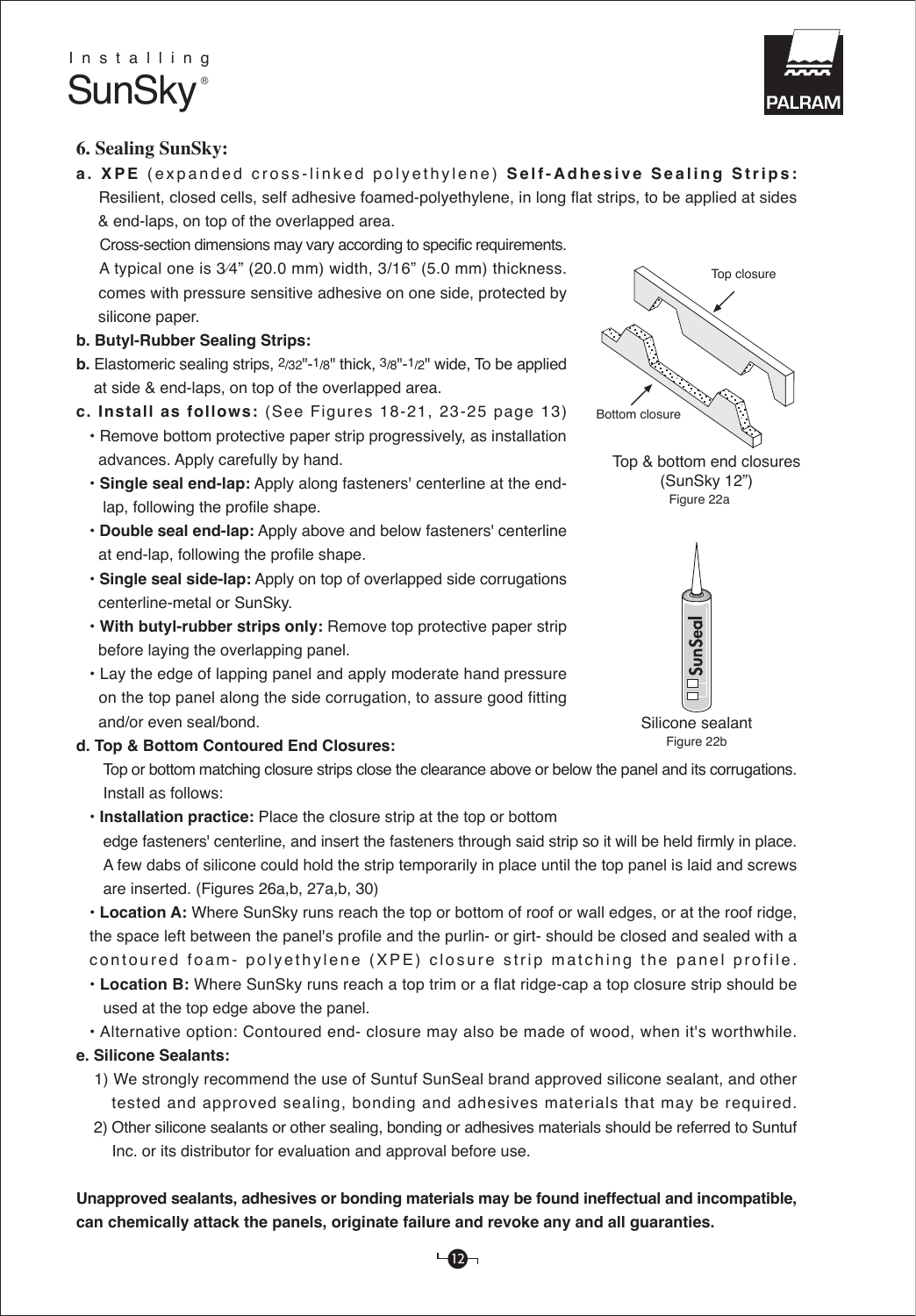

# **K. End/Weather Lap Installation:**

- **1.** End/weather lap (or width overlap- short side) of a SunSky panel on another consecutive SunSky or metal R-panel, should always be done over a supporting purlin. Each of the panels involved should overhang the purlin centerline by about 3 in. (2 in. min. and 4 in. max.), totaling an average overlap of 6 in.
- **2.** Fastener and sealing strip location:



 $-\mathbf{B}$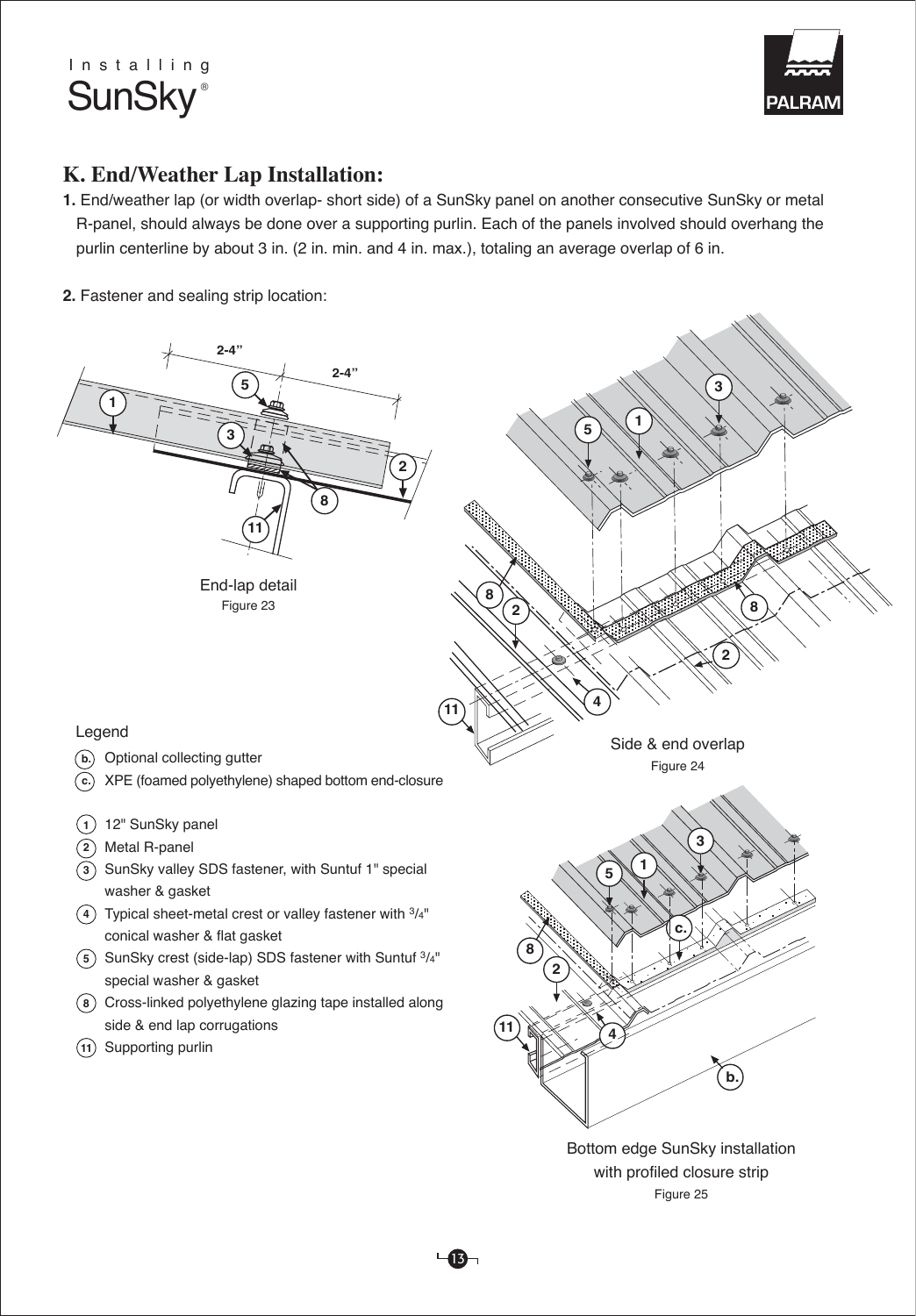



- **e1.** Sheet-metal universal ridge cap
- **1** 12" SunSky panel
- **4** Typical sheet-metal crest or valley fastener with 3/4" conical washer & flat gasket
- 5) SunSky crest (side-lap) SDS fastener with Suntuf  $3/4"$ special washer & gasket

 $\overline{\mathbf{A}}$ 

**11** Supporting purlin

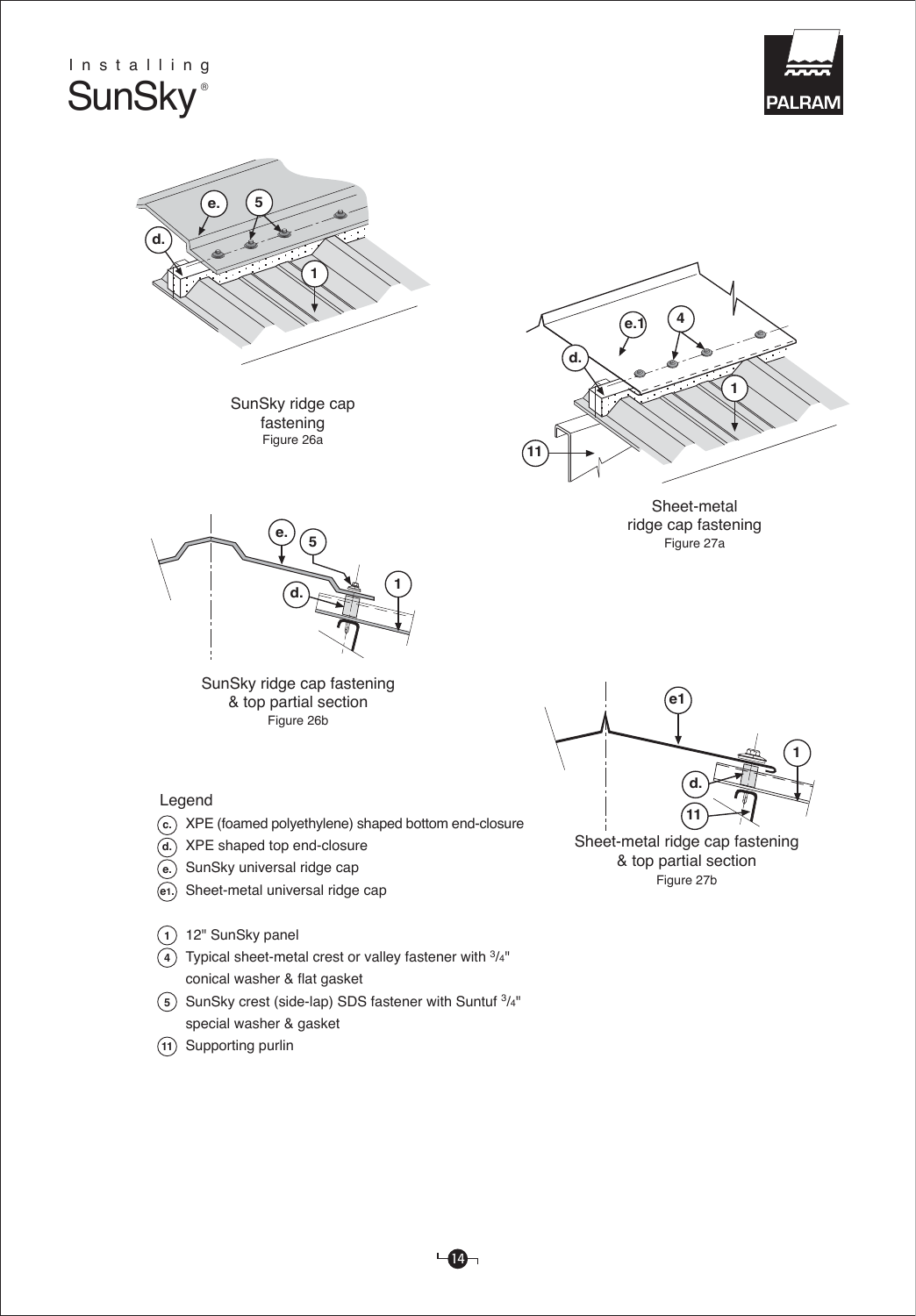



# **L. Options for Installation:**

**1.** A single width, single span installation (on 2 edge support purlins), integrated and surrounded by matching metal panels, overlapped on top, overlapping and supported on both sides and at the bottom. This dictates that the top metal panel is also installed with its edge corrugations overlapping at both sides, up to the roof edge or ridge.



- **A** Right side-lap- 12" SunSky panel overlaps metal Rpanel
- **A1** Left side-lap- 12" SunSky panel overlaps metal R-panel
- **B** Top end-lap- top metal R-panel laps over top edge of SunSky panel
- **C** Bottom end-lap- bottom edge of SunSky panel laps over top edge of metal R-panel
- **C1** Bottom edge detail- SunSky panel at the bottom edge of a roof, with or without a gutter
- **b.** Optional collecting gutter
- **c.** XPE (foamed polyethylene) shaped bottom endclosure
- **1** 12" SunSky panel
- **2** metal R-panel
- **3** SunSky valley fastener, with Suntuf 1" special washer gasket
- **4** Typical sheet-metal crest or valley fastener with 3/4" washer & Gasket
- **5** SunSky crest (side-lap) fastener with Suntuf 3/4" special washer & gasket
- **7** SunSky side-lap stitching fastener
- **11** Supporting purlin





Figure 28 Typical, single panel, single span mid-field detail



Typical bottom end SunSky detail (with or without gutter) Figure 29

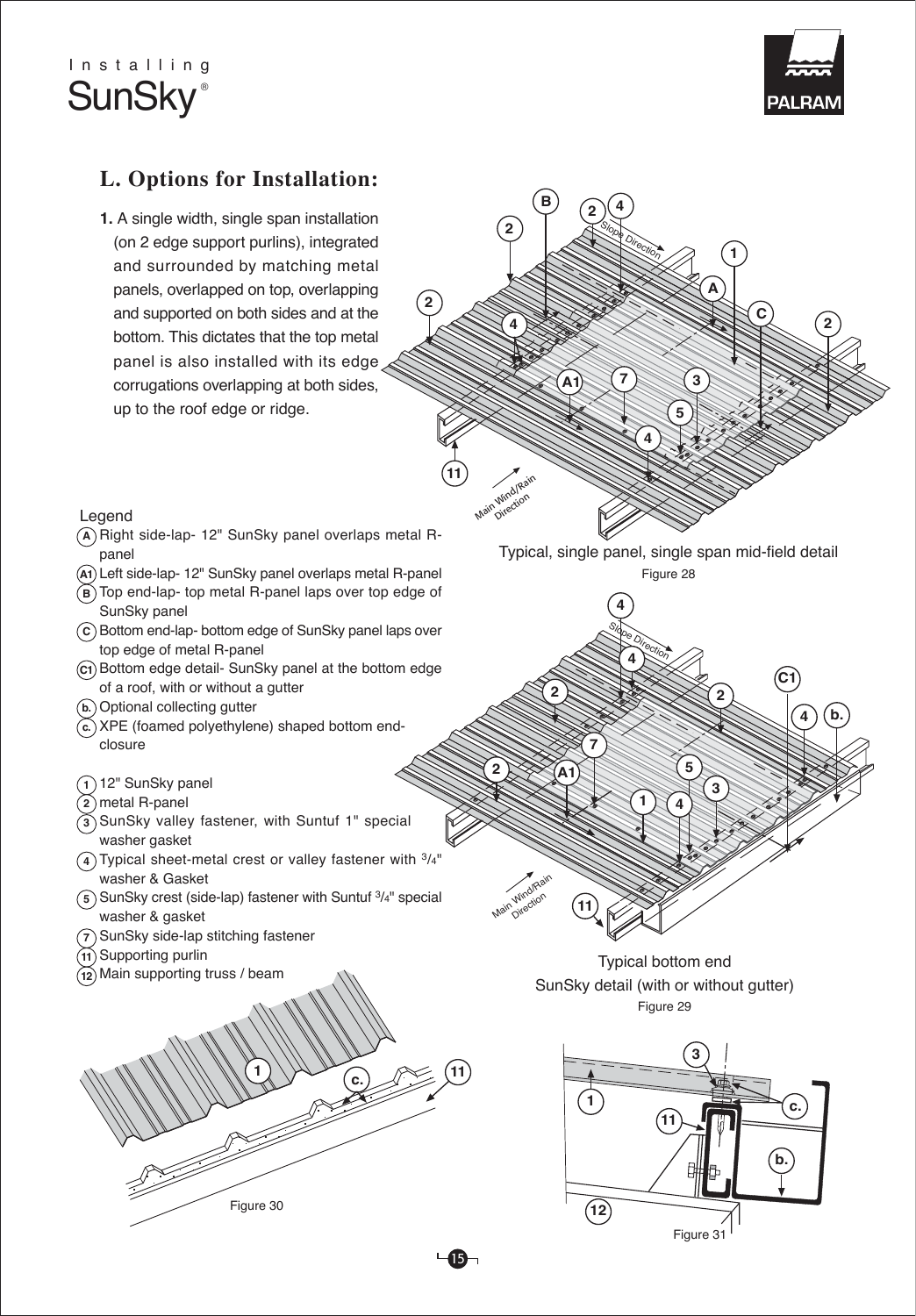

- **2.** A single width, multi-span installation, on a few support purlins, using one single long panel or a few consecutive ones, overlapping each other (See Single-Panel Runs, page 9, fig. 10).
	- This option can be implemented by two possible alternatives:
	- Installed mid-field, surrounded by matching metal panels, overlapped on top, overlapping both sides & bottom.
	- Installed from top to bottom or from ridge to bottom (one or two way pitched roof). This alternative enables the use of SunSky panels on metal roofs which profiles don't exactly match.

Both alternatives allow SunSky panels installation on top of outermost length corrugations of metal panels on both sides, for tougher, stiffer installation with better sealing, enabling easy installation of the SunSky skylight panels after the metal roofing is already in place (proper clearance has to be provided for).

**3.** A multi-width, multi-span installation (See Multi-Panel Runs. page 9, fig. 11).

This can be implemented the same way as the two alternatives mentioned above, either as an integrated part of a roof plane, or as an independent roof, its edges overlapping the metal panels on its two sides.

**4.** When installing SunSky on glass fiber mats insulated steel roof, be sure to use a suitable spacer along the purlins and avoid any contact between the vinyl finish of the mats and the SunSky panels (fig 32, 33).

16

#### Legend

- 12" SunSky single / single- run / multi- run **1** skylight panel, overlapping lengthwise on both sides
- Typical metal R- panel installed on all sides **2**
- 3) SunSky valley #12 or <sup>1</sup>/4" x 1" SDS fastener, with Suntuf 1" special washer & attached EPDM dome gasket
- Typical sheet-metal crest or valley fastener **4** with 3/4" conical washer & bonded flat EPDM gasket
- SunSky crest (side-lap) #12 or 1/4" x 21/2" **5** SDS fastener with Suntuf 3/4" special washer & EPDM shaped gasket
- Typical SunSky / metal overlap side stitching **7** #12 or  $\frac{1}{4}$ " x  $\frac{3}{4}$ " SDS fastener with Suntuf 3/ 4" special washer & gasket
- Butyl- rubber sealing strip installed along **8** width & length end corrugations at all overlap. Height equalizing shim- wood or rigid plastic
- 10) bar of suitable thickness compensating for the thickness of the insulation mat at the purlins Supporting steel purlin
- Main supporting structure **11**
- Galvanized sheet- metal strip For insulation mat support **12 13**



- Glassfiber or rockwool insulation mat underneath the steel **14** roofing with reinforced aluminum foil or vinyl film bottom finish, supported by the metal strips
- End of insulation mat at the lower edge of the skylight with **14a** the mat edge tucked over to create a nice edge finish
- Same as **14a** but at the upper edge of the skylight, with a separative layer between the SunSky sheet bottom edge and the tucked over vinyl finish, to prevent chemical damage **14b**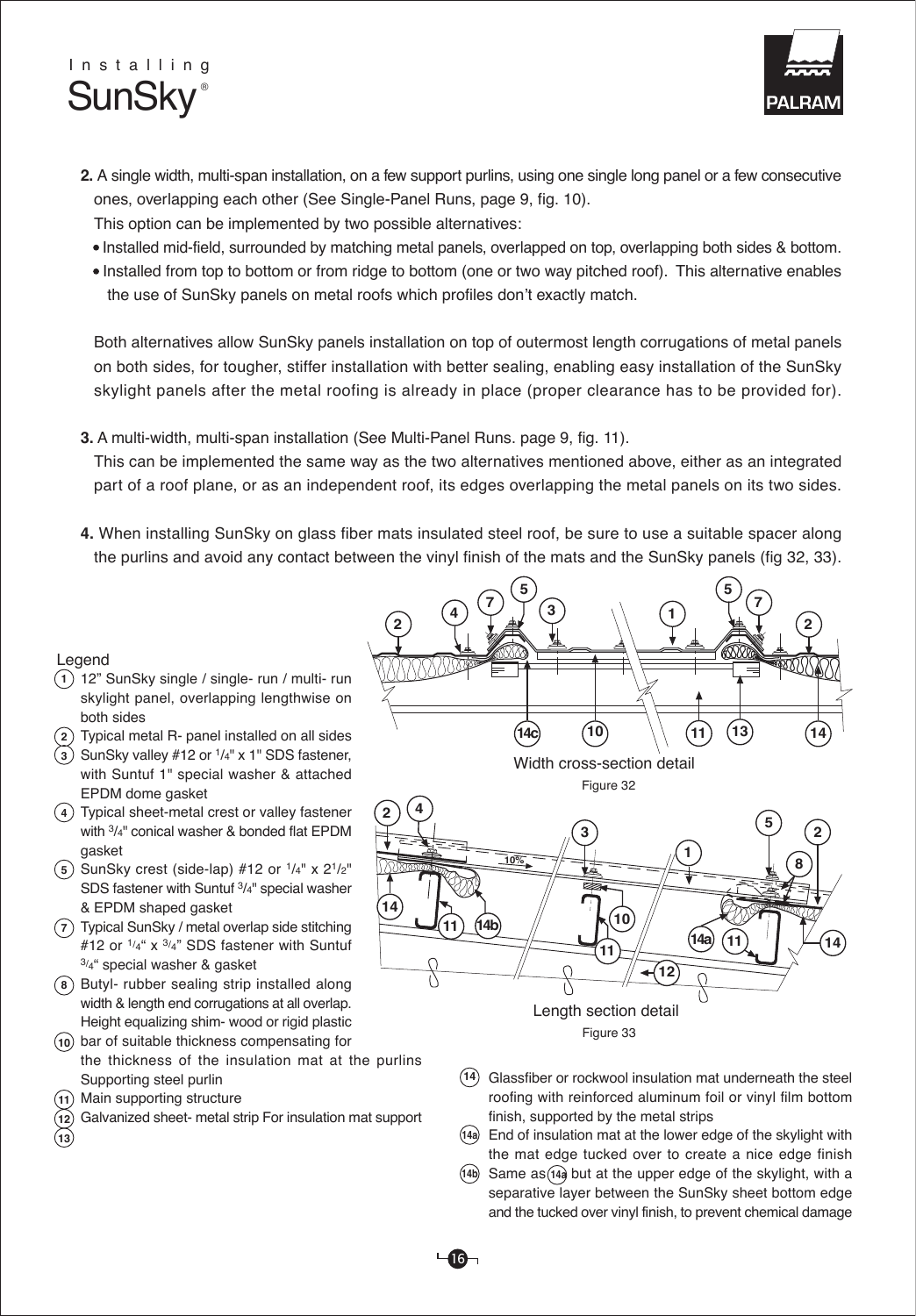

#### **5. SunSky SideLite: 2** Installing SunSky in sidelights on exterior walls. **3 1** a. Fastening, Sealing, End- Closures-**THE REAL PROPERTY** SideLite practice is similar to that of SunSky roof installation as appear in former pages. Certain installation possibilities are distinctive only **4** to siding installation, like the framed SideLite. b. SideLite options: Typical SideLite 1) Multi-panel, single-span. Figure 34 2) single-panel, multi-span. 3) Multi-panel, multi-span. **11** 4) single-panel, single-span. (Figures 12) 5) Framed SideLite- independent on surrounding cladding type  $\begin{matrix} 1 \\ 1 \end{matrix}$   $\qquad \begin{matrix} (3) \\ (6) \end{matrix}$ **2** (Figures 13, 35, 36)  $(1)$  Framed SideLite **2** horizontal section Figure 35 **2 11** Framed SideLite Details **11B** 1) SideLite panel. **15c. 3 11C** 2) Surrounding cladding **1** 3) Top & bottom valley fasteners **1 12** Mid-field fasteners 3a 6)SideLite Framing **3a** Wood/steel main frame 11 **3**  $\|$   $\|$   $\sqrt{14}$ **5** Sidelight fastening vertical cross-section **6** Detail: Multi-panel run Option Figure 37 Framed SideLite vertical section Figure 36 **2 4 3 <sup>5</sup> <sup>10</sup> Integrated SideLite details 14 <sup>10</sup>** 12" SideLite panel **1**  $(1)$  $\left( 2\right)$ Metal panel SunSky valley fastener 3 **4** Sheet-metal fastener a - - -<br>'©' |  $(5)$ SunSky crest fastener 10) SideLite metal or wood Length support **11A** Wall girt 11A **1** (11B) Roof-edge Z purlin **3 12 13** (11C) Eave-strut **5** Sidelight corner fastening - Main supporting frame 12 horizontal cross-section **11A** Structural corner profile 13 **10** Detail: Multi-panel run option Sheet- metal corner trim 14 Figure 38 XPE bottom end- closure 15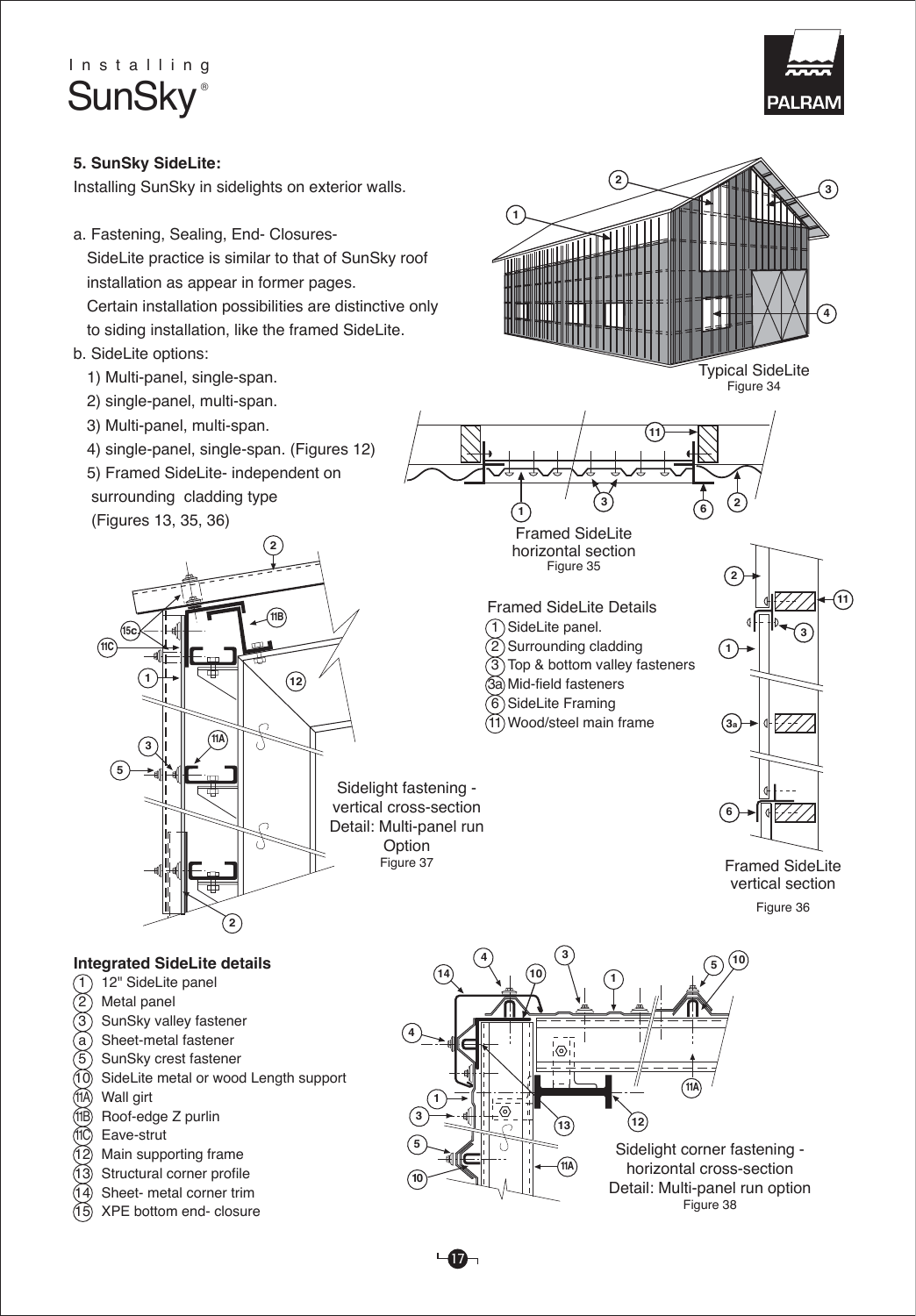



# **M. Important Installation Comments:**

Concise Tips & Recommendations List.

**1. Avoid overtightening the fasteners.** Allow gaskets to squeeze slightly until full contact with panel. Overtightening induces undue internal stresses, leading to premature failure.

 **Regular Washer/ Gaskets for metal panels apply excessive pressure, are inadequate for SunSky sealing, and cause undue internal stresses in the panel. The stresses result in crazing, fractures, and eventual failure.**

- **2. Never use** soft PVC (vinyl) washer/gaskets. Soft PVC is totally incompatible to polycarbonate and will harm the panel.
- **3. Never apply** paints, shading compounds, paint thinners or any material that may chemically attack SunSky, without first verifying compatibility to the panel by contacting Suntuf Inc. or its distributor.
- **4. Always work safely.** Follow safety recommendations in the Installation Instructions.
- **5. Maximum span:** Net spans should not exceed 5 ft. to avoid thermal expansion buckling. Follow recommendations in the Installation Instructions.
- **6. Fastening:** Always use recommended fasteners for securing Sunsky. Never install SunSky by nailing.
- **7. Isolating SunSky from harm:** When placing SunSky on asphalt shingles, soft PVC or vinyl, or other incompatible materials, use an isolating barrier -metal or wooden strips, EPDM rubber patch etc., between the panel and a doubtful material.
- **8. Extra Fastening:** On length runs, where SunSky overlaps metal panels on both sides, we recommend side stitching fasteners beside the main fasteners connecting the SunSky to the frame. These should be spaced along the side-laps about 12-16 in. apart.
- **9. End-Lap Support:** SunSky/metal or SunSky/SunSky panel end-lap should always be fully supported, to avoid deflection at that area. This also applies to ridge-cap/SunSky end-lap.
- **10. Support Profiles:** At SunSky/SunSky or metal/SunSky side-lap (length overlap), metal or wood length support bars can be added under the side-lap to minimize deflection, assisting in sealing & stitching. The length support bars should be sized to suit the corrugations.
- **11. Silicone sealant:** use **Suntuf SunSeal** brand approved silicone sealant. Refer to Suntuf Inc. or its distributor for other approved sealing or bonding materials should they be required.**Unapproved sealing or bonding material may be incompatible, damage the panels, cause failure and void warranty.**
- **12. Butyl-Rubber Seals:** Side-laps and End-laps of any SunSky profile should be treated with butyl-rubber sealing strips, placed between the overlapping panels at all edges. In shallow pitch roofs (less than 5 percent) double (parallel) sealing strips are recommended at end-laps.
- **13. Shaped End Closures:** profiled foam polyethylene (XPE) closure strip are Used to seal the space between the upper or lower SunSky profile to edge purlins or ridge caps. Matching XPE top & bottom strips are available for each major SunSky profile. The strip is held in place by the screws fixing the panel to the purlin. (see figures 26a,b, 27a,b, 30).

 $-18-$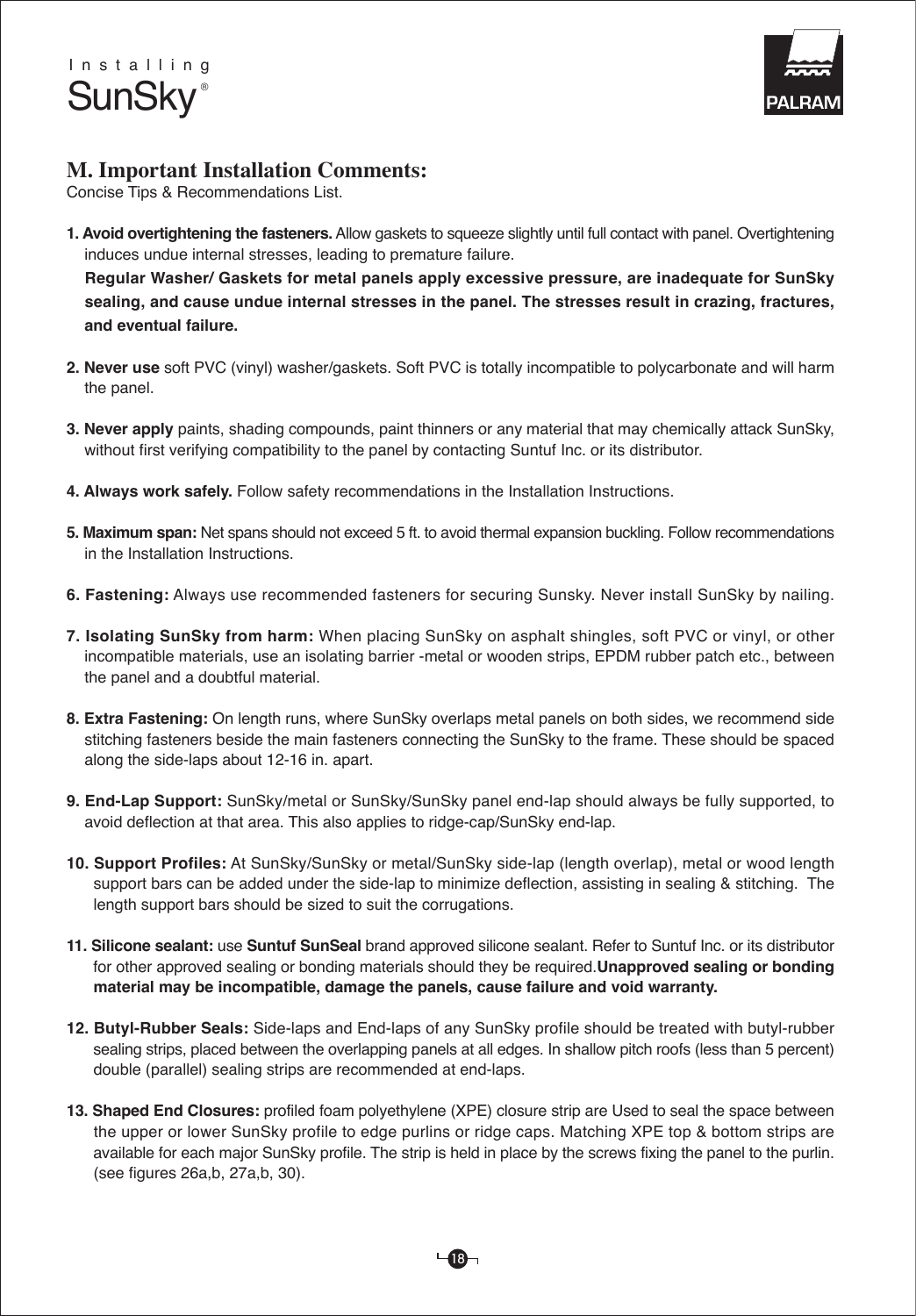



- **14. Cleaning:** Most normal dirt & dust accumulation is washed off by the periodical rains. Regular hosing of the panels with clean lukewarm water is sufficient in dry areas. In polluted, oily environment mild household detergent may be used, assisted by a soft rag or brush. Never use aggressive or abrasive cleaning agents or glass window cleaners. They may scratch or chemically attack the panel. Large areas-could be washed by high- pressure water-jet, optionally in conjunction with diluted detergent. Dry with soft cotton rags to avoid spotting.
- **15. Repair:** Minor damages to the panel may be repaired. Small punctures can be stopped by dabs of approved silicone sealant. Larger tears may be patched by pieces of matching panel, bonded & sealed on top of the tear with compatible structural silicone.
- **16. Study and Preparation:** Prior to actual installation study the SunSky Installation Guide carefully, making sure all the instructions are understood and all required materials, accessories and tools are available.
- **17. Information:** Please contact Suntuf Inc. or its distributor regarding any applications, requests and inquiries you may have before starting installation.

#### **18. Accessories Information & Supply:**

 Suntuf Inc. and its distributors will assist, advise and supply, upon request, various additional accessories that may be required for appropriate installation, such as butyl-rubber sealing tape, special fasteners and washer/gaskets, etc.